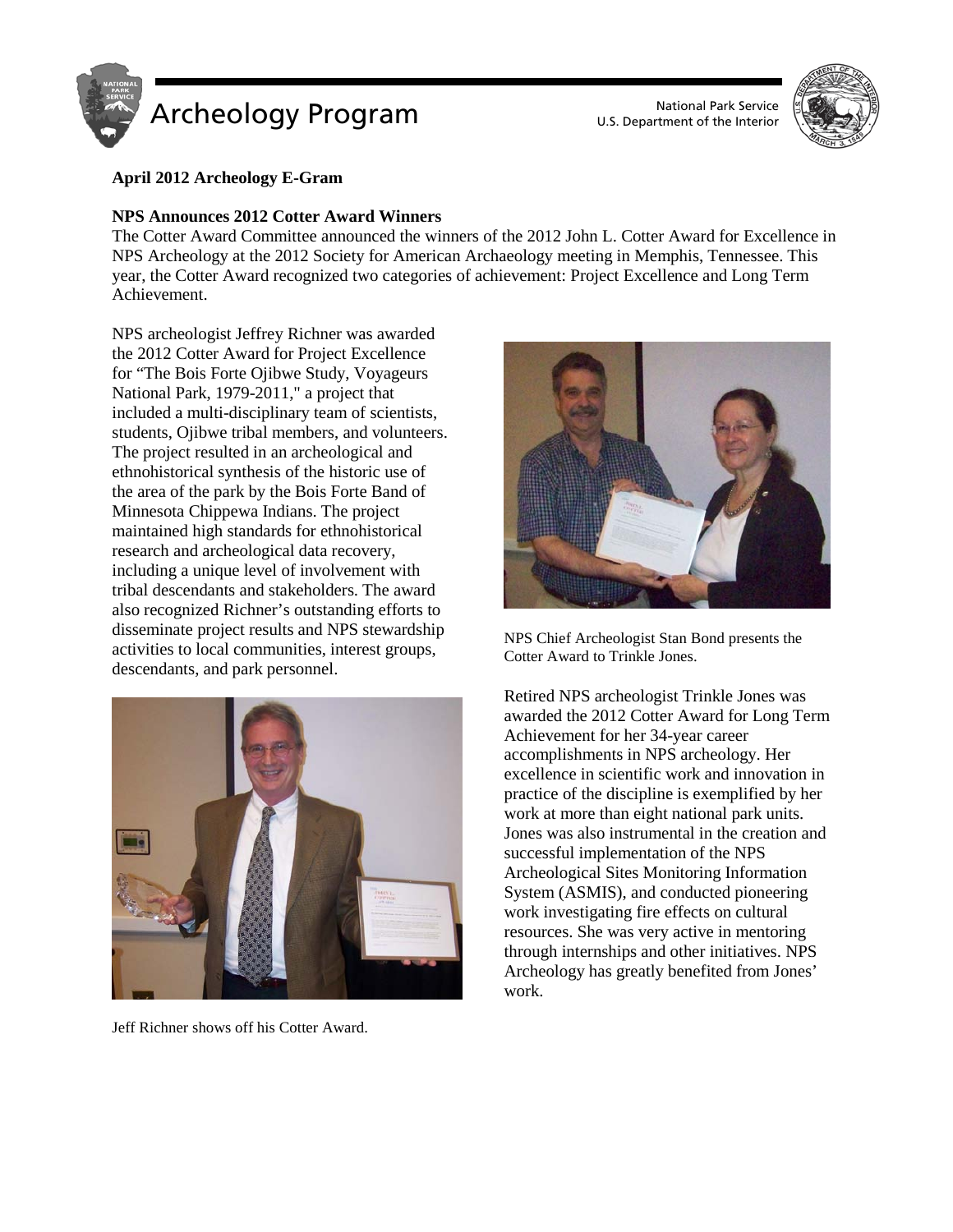In 1999, the John L. Cotter Award for Excellence in NPS Archeology was established to honor Cotter's distinguished career and his pioneering contributions to professional archeology within the National Park System. The award inspires archeologists to continue his model of excellence in scientific archeology. The award is unofficial peer recognition of exemplary archeological activities in the Service's Park Archeology Program.

*By Pei-Lin Yu Cultural Specialist Rocky Mountains Cooperative Ecosystem Studies Unit*

### **Lynn Black, NPS Museum Management Program, Retires**

Lynn Black has retired, after 25 years in Federal service, 18 in the NPS. During her time in the Washington Office Museum Management Program, Black led the development of the Automated National Catalog System Plus (ANCS+), which more than doubled the percentage of NPS museum collections catalogued over a ten year period. In 2005, she was appointed Project Manager for the Interior Collections Management System (ICMS). ICMS provides tools to accession, catalog, lend, deaccession and manage museum collections, including archeological collections. Through Black's efforts, ICMS was successfully implemented throughout DOI bureaus.

Black served as Acting Museum Program manager from 2005 to 2008, and guided the development of a service-wide Park Museum Collections Storage Plan that was submitted to Congress in 2007. She also managed the Digital Imaging Project, that produced nearly 49,000 images of nearly 30,000 museum objects, including archeological objects, in 123 national parks.

Lynn's friends and colleagues wish her the very best for her retirement.

#### **Yellowstone National Park Has New Park Archeologist**

Staffan Peterson is the new archeologist at Yellowstone NP. Peterson has a broad anthropological background that includes historical and prehistoric North American archeology, geophysical investigation, and Geographic Information Systems (GIS). He received a PhD. in Anthropology from Indiana University and currently manages the Cultural Resources Office for the Indiana Department of Transportation where he oversees compliance matters for hundreds of transportation projects.

Peterson has archeological experience in the eastern US and Great Plains, having supervised the excavation of dozens of Native American sites ranging in date from the Archaic to the late prehistoric periods, as well as Euroamerican sites dating from the early  $19<sup>th</sup>$  century to the late  $20<sup>th</sup>$  century. Peterson will start his new position on June 4, 2012.

For more information about cultural resources at Yellowstone NP, go t[o www.nps.gov/yell/index.htm](http://www.nps.gov/yell/index.htm)

*By Tobin W. Roop, Chief, Branch of Cultural Resources Yellowstone National Park*

#### **SCA Interns Catalogue Collection at Fort Union Trading Post National Historic Site**

Over the course of 14 weeks, Fort Union Trading Post NHS's internship program carried out a costeffective, "win-win" partnership with the NPS Youth in Parks (YIP) and Student Conservation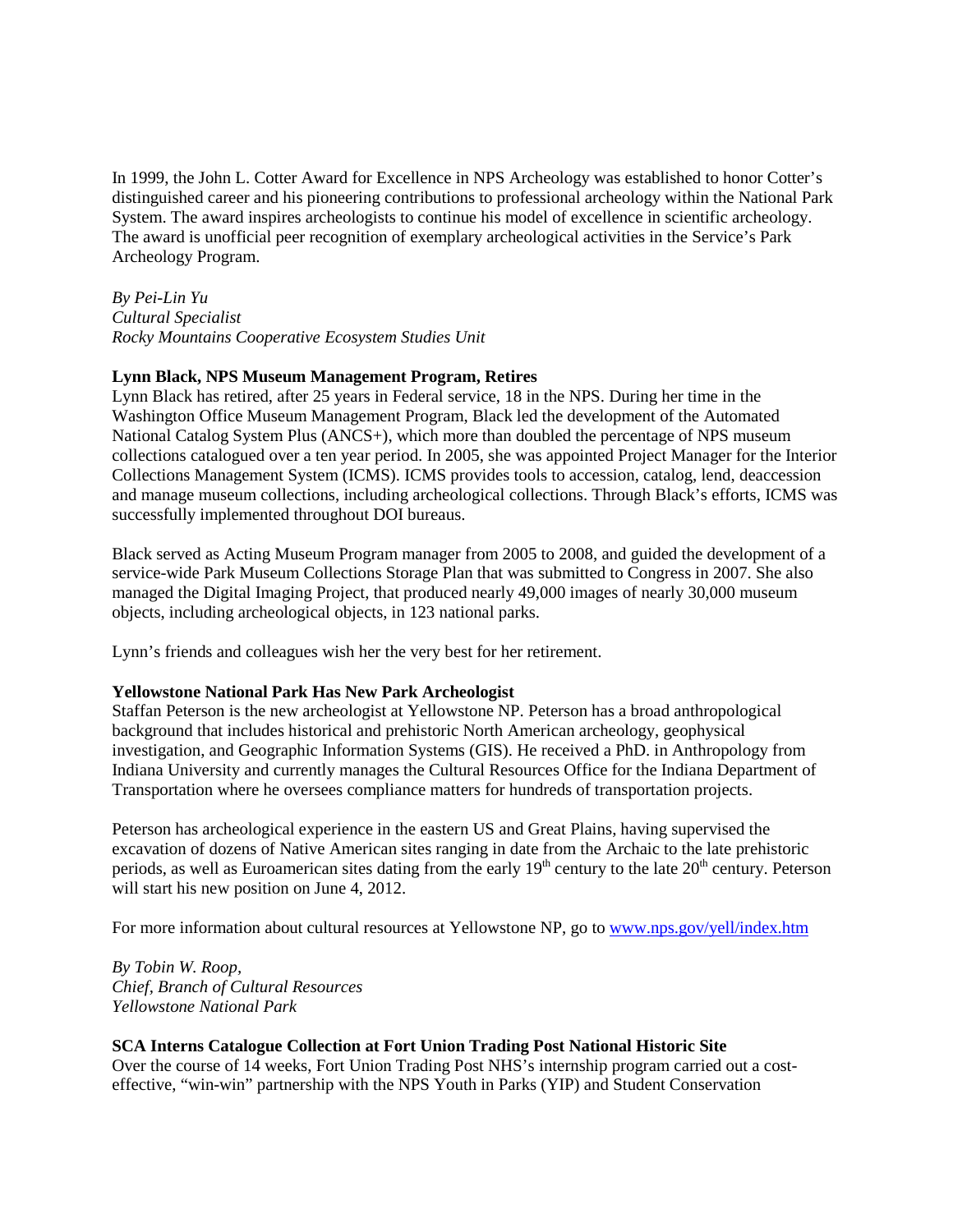Association (SCA) to catalog archeological artifact collections. SCA interns Nicki Wheeler and Brittnei Sherrod completed pressing museum projects while learning valuable job skills and resource principles.

The park contracted an objects conservator to teach hands-on conservation workshops to staff, interns, and other volunteers. Wheeler and Sherrod received professional training, and participated in every feasible facet of museum management, including artifact identification, handling, storage, and cataloging. They also studied interpretive methods through the Eppley Institute for Parks and Public Lands, guided by park interpretive development program coach Audrey Barnhart.

Intern Nicki Wheeler examines hand-forged nails.



Fort Union Trading Post NHS boasts a 18-19<sup>th</sup> century fur trade collection of nearly a million items. Armed with youthful technological talents, Wheeler and Sherrod employed interpretive themes, artifacts, and cameras to produce videos featuring park collections. The park received extraordinary return for investing in its interns' portfolios, including

- 2,930 bags of archeological bottle specimens cataloged (20,700 "objects");
- 170 bottle specimens photographed ;
- Two interpretive videos for the park's media station and web sites produced;
- One new interpretive exhibit developed featuring bottles found at Fort Union Trading Post;
- 89 metal artifacts cleaned and treated with preservation coatings.

The Student Conservation Association (SCA) is a non-profit group whose mission is to build the next generation of conservation leaders and inspire lifelong stewardship of our environment and communities by engaging young people in hands-on service to the land through service opportunities, outdoor skills, and leadership training. The NPS has worked with SCA since the inception of the program to provide training and work experience with SCA interns.

For more information about Fort Union Trading Post NHS park resources, go to <http://www.nps.gov/fous/index.htm>

## *By Audrey L. Barnhart, Curator Fort Union Trading Post NHS*

## **Archeological Survey at Fort Stanwix National Monument Informs Preservation Management**

The Fort Stanwix NM Division of Cultural Resources has begun a long-term study to determine the best procedures for preserving the parks' buried archeological resources. Park archeologists carried out survey designed to assess the current condition of buried cultural resources, determine what impacts surface activities may have on these resources, and to gather information in order to make more informed decisions regarding preservation management at the park.

The initial field season, in 2011, targeted the west lawn area of the park. Six volunteers provided over 500 hours of shovel testing between May 25 and August 2, 2011. The park also partnered with the Public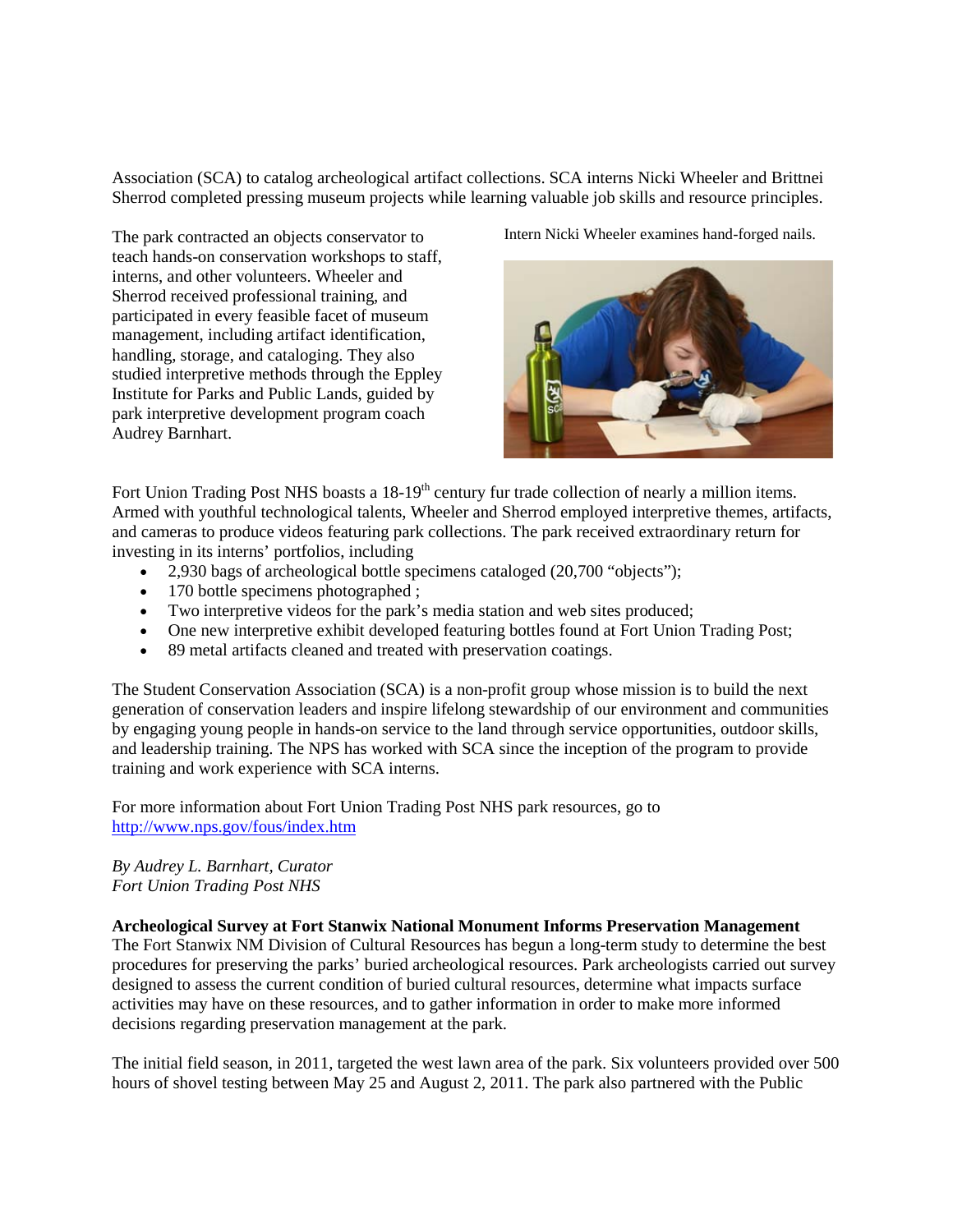Works Cultural Resources Division at Fort Drum Army Base, Watertown, New York, to carry out ground penetrating radar survey to detect subsurface cultural anomalies.

Approximately 500 artifacts were retrieved, including  $18<sup>th</sup>$  century ceramic sherds and bottle fragments, and 19<sup>th</sup> century ceramics, pharmaceutical glass, and kaolin pipe stems. The artifacts were added to the museum collection at Fort Stanwix NM.

Further investigations will continue this summer with more ground penetrating radar surveys in other areas of the park.



Volunteers carry out archeological shovel testing at Fort Stanwix NM.

For more information about Fort Stanwix NM, go to<http://www.nps.gov/fost/index.htm> For more information about ground penetrating radar (GPR), see Project in the Park in this issue of the Archeology E-Gram.

*By Amy Fedchenko Museum Specialist and Project Archeologist Fort Stanwix NM*

## **Tools for Wilderness Character Available for Review**

The NPS Park Planning and Wilderness Stewardship divisions have released two new wilderness planning tools for review and comment on the Planning, Environment and Public Comment (PEPC) website. The new tools are the *User Guide to Integrating Wilderness Character into Park Planning, Management and Monitoring*, and the *Wilderness Stewardship Planning Handbook*. The *User Guide* and *Handbook* include guidelines for integrating the preservation of wilderness character into cultural resource management planning and operations, and so cultural resource personnel are especially encouraged to comment.

The *User Guide* contains practical strategies and tools for integrating wilderness character, offering guidance for park staff. The *Handbook* offers direction for creating wilderness stewardship plans and plan components. The tools will support implementation of the draft Director's Order 41-Wilderness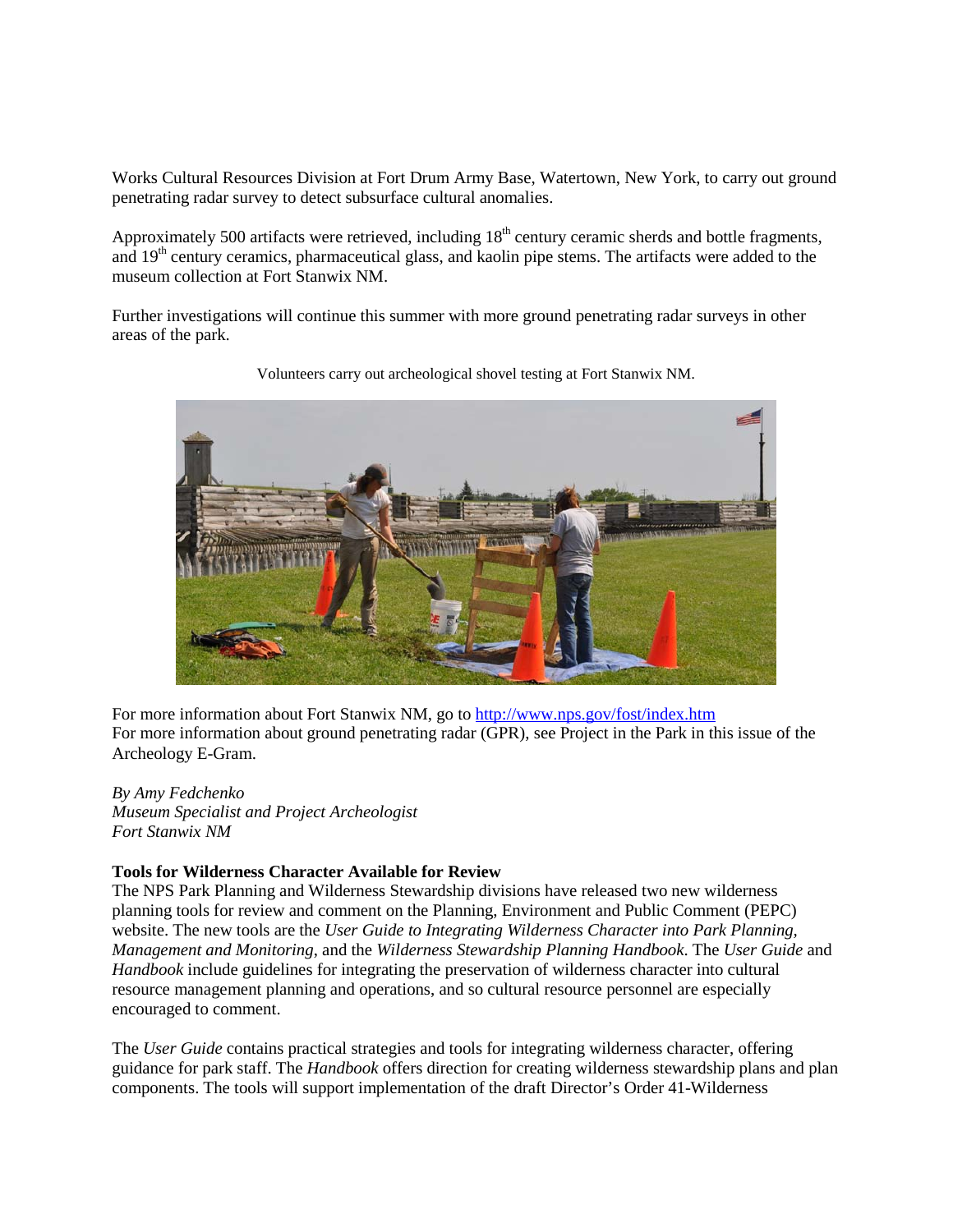Stewardship. Parks are encouraged to begin using them and to provide feedback during the comment period.

The *User Guide* and *Handbook* were developed by the NPS Wilderness Character Integration Team, established in 2010 by the Park Planning and Wilderness Stewardship divisions. The 18-member team is composed of representatives from parks, regions, and several WASO programs. While the products are generally oriented to use by park staff, the integration team invites the NPS community system-wide to review and comment. Comments will inform the final version to be published in the Fall of 2012.

The comment period ends June 1. The documents are posted in PEPC under project number 41921: [https://pepc.nps.gov/projectHome.cfm?projectId=41921.](https://pepc.nps.gov/projectHome.cfm?projectId=41921_) NPS employees who need a PEPC user name and password should contact Julie E. Fleming, WASO PEPC Administrator.

More information about wilderness character and the team is available at the Wilderness Character Integration Hub at: [http://inpniscsfern1:7000/sites/WASO/WCI/default.aspx](http://inpniscsfern1:7000/sites/WASO/WCI/default.aspx_) or from Suzy Stutzman, Intermountain Region Wilderness Coordinator, at (303) 987-6671.

#### **Teaching with Archeology: Spotlight on Project Archaeology**

(**Editor's Note:** Five years ago, the Archeology E-gram presented information about archeological teaching resources on other NPS and Federal websites. NPS Archeology Program Intern Christine Orricchio will report over the next several months on new archeology postings to these websites since we last visited them in 2007.)

For nearly 20 years, Project Archeology has been inspiring educators to teach basic curricula with archeological material, and to develop a greater understanding and appreciation for cultural resources. In the early 1990s, a joint venture between the BLM, DOI, and Montana State University developed an online resource geared towards providing information about archeology to educators, students and life learners. Project Archaeology's mission is to develop public awareness of archeological resources; improve science and social science education; and to instill a sense of personal responsibility for the preservation of the past.

Project Archaeology supports professional development opportunities for upper elementary through secondary school level teachers. Project Archaeology state program coordinators organize courses and workshops in conjunction with local universities or museums. One example is a locality-specific adaptation of "Investigating Shelter," an online course offered through a partnership with the Natural History Museum of Utah. This 8-week long session explores construction techniques for traditional native American housing in the Great Basin, evaluates how function dictates design, examines scientific and historical evidence, and discusses stewardship for the future. A national curriculum guidebook accompanies the course.

Currently, Project Archaeology coordinators and instructors are finishing a curriculum titled "Investigating Food and Culture." Seven lessons utilize archeological material to compare past and present foodways. The lessons equip teachers with tools to guide students to think like archeologists and dig into prehistoric diets. Students are introduced to past and present subsistence practices, methods of archeological interpretation, and UNESCO and ARPA legislation.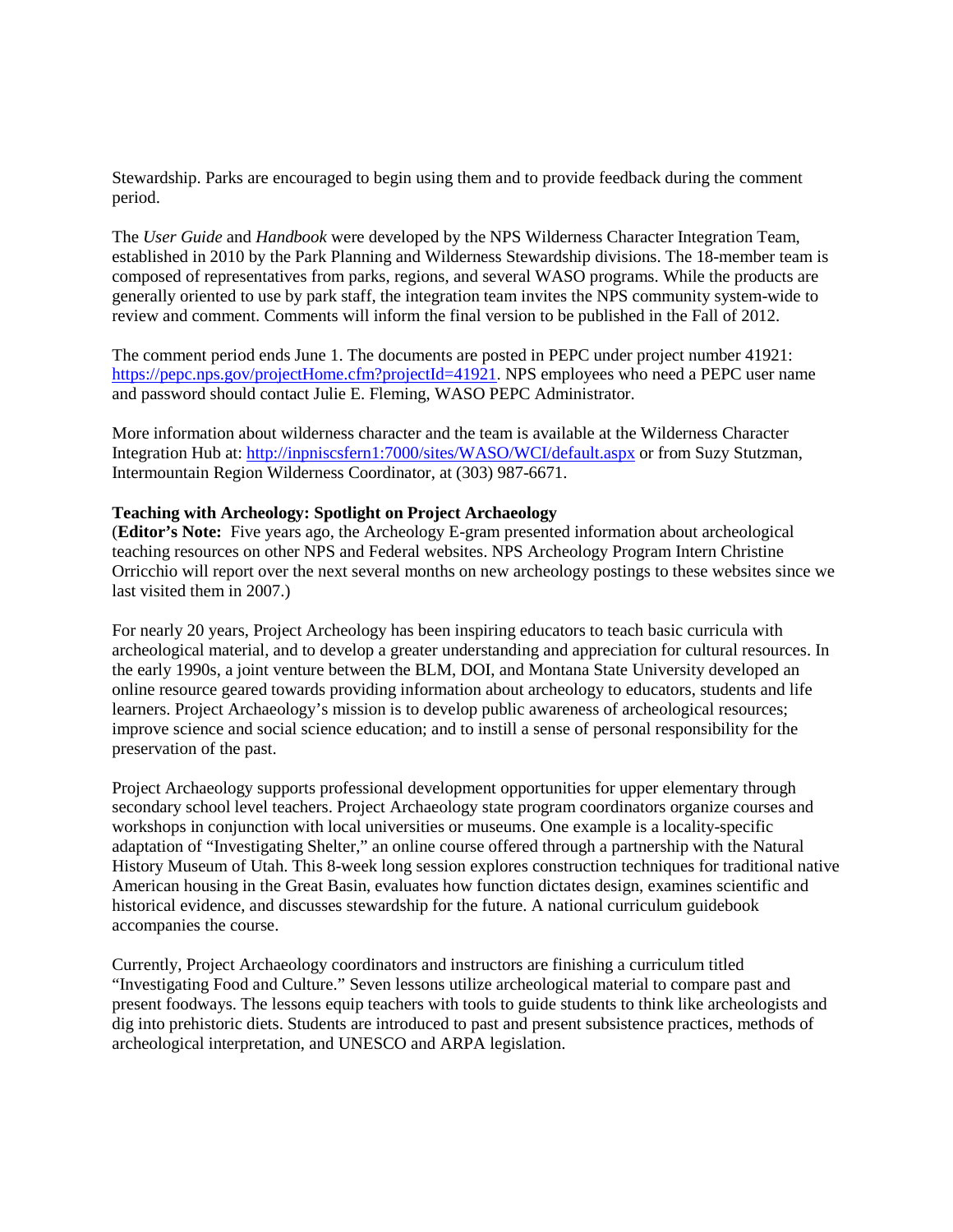Project Archeology was one of 17 organizations to receive a Partners in Conservation Award from the Department of the Interior Secretary Ken Salazar in 2011. The award is presented to organizations which have achieved exemplary conservation results with community engagement and local partnerships

Project Archaeology has expanded to 29 states, and seeks to establish programs in all 50 states. A list of participating states with program coordinators can be found on their website. Six professional development workshops remain for the 2012 year and are listed in their online calendar.

In addition to their website, Project Archaeology publishes a newsletter, online blog and maintains a Facebook page to help us all "discover the past and shape the future." Website:<http://projectarchaeology.org/index.html> Blog:<http://projectarchaeology.wordpress.com/> Facebook:<http://www.facebook.com/pages/Project-Archaeology/146391292073529?sk=wall>

*By Christine Orricchio NPS Archeology Program Intern*

## **More Convictions from Operation Antiquity**

On March 19, 2012, Michael Malter and Malter Galleries were each sentenced for felony Archaeological Resources Protection Act (ARPA) violations in U.S. District Court in Los Angeles. The sentencings stemmed from Operation Antiquity, a five-year-long investigation that focused on looting, importation, sale, and tax fraud violations related to cultural items from the U.S. and other countries.

Looted Native American and pre-Columbian artifacts were consigned to Malter and Malter Galleries in June 2004 and January 2005, by undercover NPS agents. Malter and the auction company knew that the domestic artifacts were illegally taken from public lands and that the pre-Columbian artifacts had been smuggled into the U.S. from Central America. Despite this knowledge, these antiquities were sold by Malter at two auctions. In both instances, the illicit artifacts were purchased back by NPS rangers and agents posing as buyers. In January 2008, a search warrant was served at Malter Galleries in Encino, California.

At the sentencing hearing, Malter was sentenced to a year of home detention, 2 years of probation and 150 hours of community service. Malter Galleries and Malter were jointly ordered to pay about \$24,000 in fines, restitution, and community service. Additional cases against other entities are pending.

Operation Antiquity involves investigations of looting, importation, sale and tax fraud violations related to historical and cultural items from the U.S. and other countries. On January 25, 2012, Federal agents from the NPS, IRS and Immigration and Customs Enforcement (ICE) executed numerous search warrants and subpoenas at museums, galleries and residences in the Los Angeles, San Diego, San Francisco and Chicago areas, in support of Operation Antiquity. Nearly 500 law enforcement personnel participated in the warrant and subpoena service. The investigation continues.

*By Todd Swain Special Agent, Joshua Tree NP*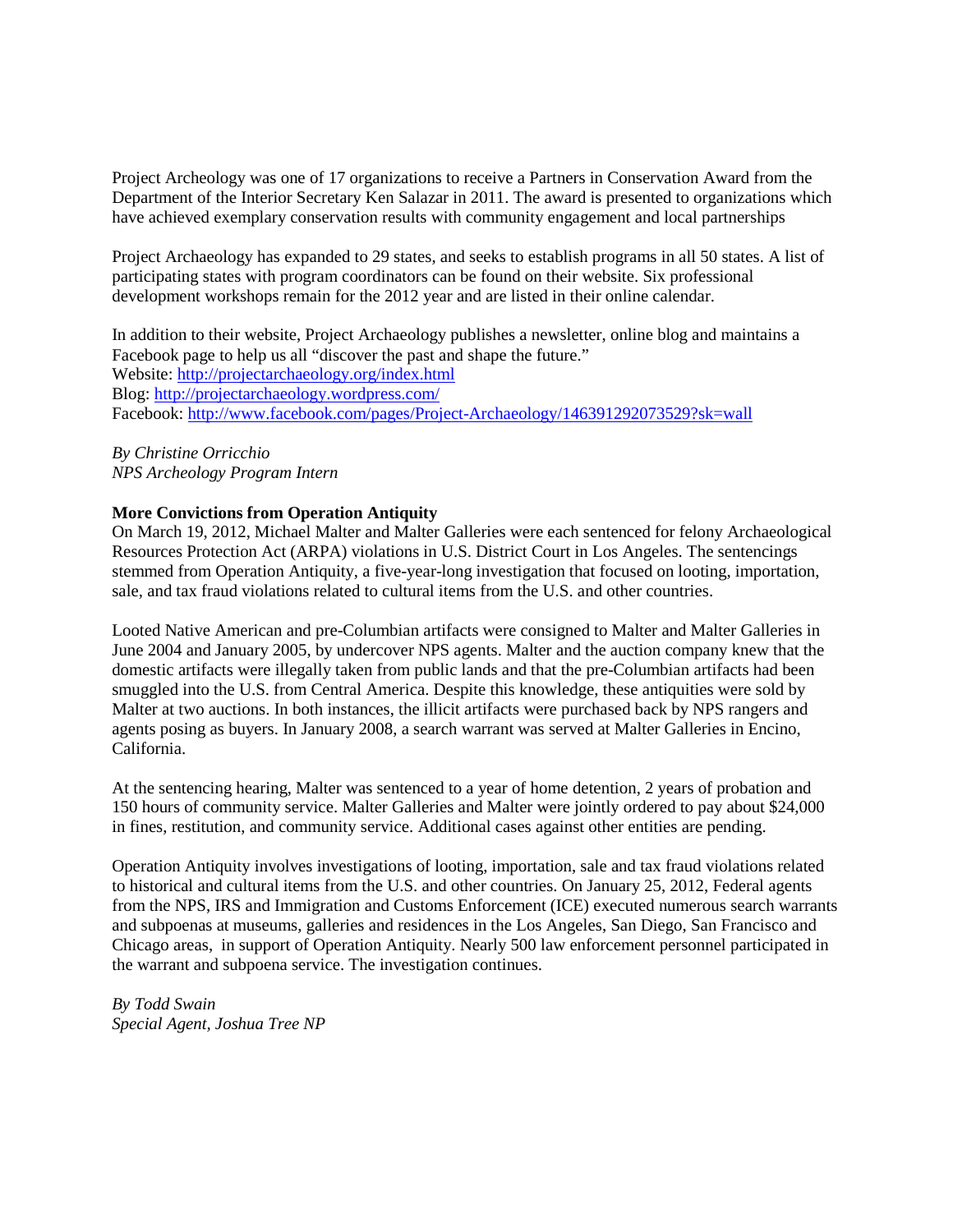### **Exchange Students Fined For Vandalism in El Morro National Monument**

On March 2, 2012, two South Korean foreign exchange students attending the University of New Mexico on student visas pled guilty to charges of disturbing an archeological site. On October 13, 2011, El Morro National Monument employees discovered two names – "Super Duper Dana" and "Gabriel" –carved into the sandstone bluff known as Inscription Rock.

After ascertaining that the monument visitor register included an entry that day by Dana Choi of South Korea, a protection ranger began an investigation. Through Facebook, the ranger was able to identify the defendants, who were arrested on December 2, 2011. The students entered guilty pleas under plea agreements that required them to pay almost \$30,000 to the NPS to cover the costs of repairing the damage they caused. Graffiti on Inscription Rock, El Morro NM



## **Convicted Relic Hunter Sentenced To Jail Term**

John Santo, who pled guilty last year to three felony charges stemming from illegal relic hunting on Petersburg National Battlefield property, was sentenced in Federal court on March 21, 2012. The judge ordered Santo to be incarcerated for one year and one day, followed by three years of supervised probation with mandatory drug and alcohol counseling and testing. He was ordered to pay \$7,356 in restitution to the park for the damage his illegal excavations caused, and banned from entering units of the National Park System during his probation period. Santo was also ordered to pay a \$300 special assessment fee and to forfeit to the park the 9,936 artifacts that were seized from his residence during the service of a search warrant last year.

Between 2005 and 2010, Santo relic hunted on a nearly daily basis – much of the time within Petersburg NB. The exact number of artifacts he excavated or the full extent of the damage caused by his unlawful activity is unknown, but according to his journal, Santo excavated over 18,000 Civil War-era bullets alone during this timeframe. Santo was remanded to the custody of the Bureau of Prisons on April 9, 2012.

*By April Michener, Special Agent, Investigative Services Branch*

## **Death of Southwest Archeologist David A. Breternitz**

The March Archeology E-Gram reported that Breternitz was associated with the Crow Creek Archeological Center in southwestern Colorado. He was actually associated with the Crow Canyon Archeological Center in southwestern Colorado.